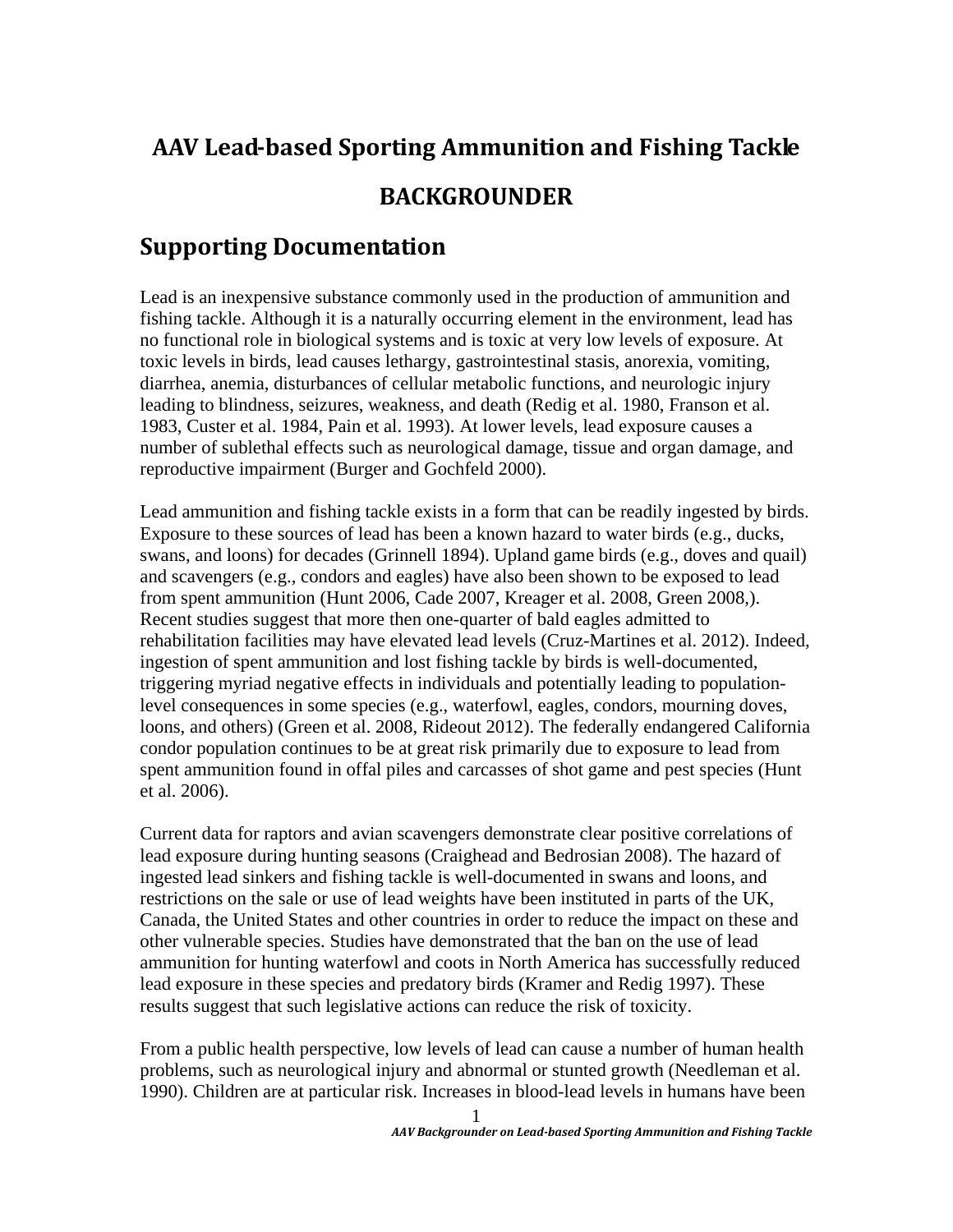positively correlated with consumption of game taken with lead ammunition (Tsuji et al. 2009). Lead ammunition fragments on impact and even if a bullet completely passes through and exits an animal, small amounts of lead are left behind in the in the tissue. These fragments can be absorbed by people consuming the meat without their knowledge (Hunt 2009).

Many effective non-lead alternatives to toxic, lead-based ammunition and fishing tackle have been approved and are currently available. Several companies have developed nonlead ammunition that can be used safely in all varieties of rifles and shotguns for both hunting and target shooting. Firearm experts have confirmed that only minor adjustments in technique are typically required for successful use of non-lead hunting and target ammunition. However, the widespread manufacture and use of this ammunition depends on assured markets supported by regulation and enforcement.

The policy of Association of Avian Veterinarians in regard to lead in ammunition and fishing tackle is to:

- 1. Recognize that lead is a potent toxin to wild birds that can have individual- and population-level effects.
- 2. Advocate the replacement of lead-based sporting ammunition and fishing tackle with non-lead products, while recognizing that the removal of lead for hunting, fishing, and shooting sports will require collaboration among all affected stakeholders.
- 3. Support responsible means to reduce, if not eliminate completely, as specifically as possible, avian exposure to lead-based ammunition and fishing tackle.

## **References**

- Burger, J. and Gochfeld, M. 2000.Effects of lead on birds (*Laridae*): A review of laboratory and field studies. Journal of Toxicology and Environmental Health, Part B: Critical Reviews 3(2):59-78.
- Cade, T. J. 2007. Exposure of California condors to lead from spent ammunition. Journal of Wildlife Management 71:2125–2133.
- Craighead, D., and Bedrosian, B. 2008. Blood lead levels of common ravens with access to big-game offal. Journal of Wildlife Management 72(1):240-245.
- Cruz-Martinez, L., Redig, P.T., Deen, J. 2012. Lead from spent ammunition: a source of exposure and poisoning in bald eagles. Human–Wildlife Interactions 6(1):94–104.
- Custer, T. W., Franson, J. C., and Pattee, O. H. 1984. Tissue lead distribution and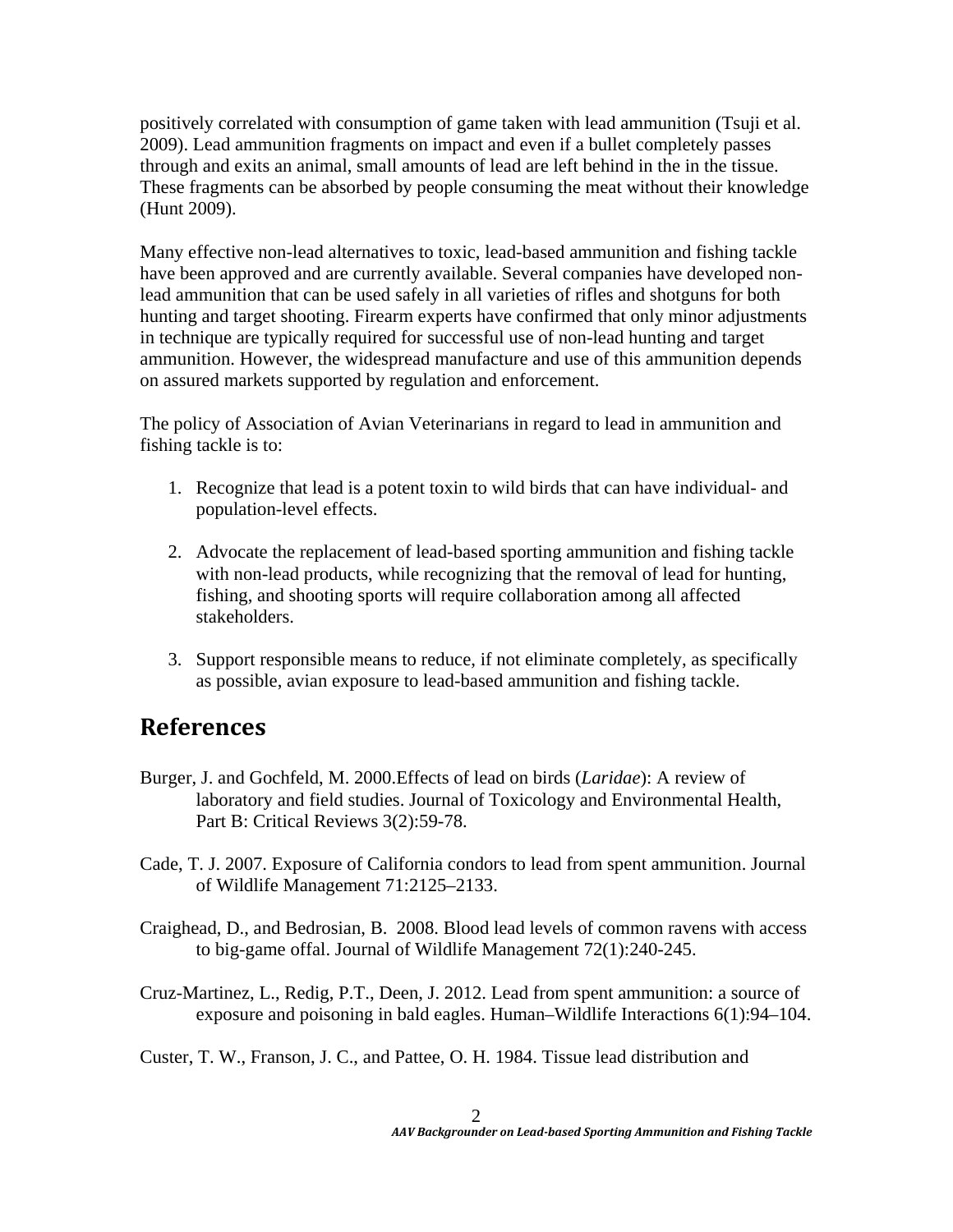hematologic effects in American Kestrels (*Falco sparverius*) fed biologically incorporated lead. Journal of Wildlife Diseases 20:39–43.

- Franson, J. C., Sileo, L., Pattee, O. H., and Moore, J. F. 1983. Effects of chronic dietary lead in American Kestrels (*Falco spaverius*). Journal of Wildlife Diseases 19:110–113.
- Grinnell, G.B. 1894. Lead poisoning. Forest & Stream 42: 117-118.
- Green, R. E., Hunt, W. G., Parish, C. N., and Newton, I. 2008. Effectiveness of action to reduce exposure of free-ranging California condors in Arizona and Utah to lead from spent ammunition. PLoS ONE 3(12)1-10.
- Hunt, W. G., Burnham, W., Parish, C. N., Burnham, K. K., Mutch, B., and Oaks, J. L. 2006. Bullet fragments in deer remains: implications for lead exposure in avian scavengers. Wildlife Society Bulletin 34(1):167-170.
- Hunt, W. G., Watson R. T., Oaks J. L., Parish C. N., Burnham K. K., Tuck, J. R., Hart, G. 2009. Lead bullet fragments in venison from rifle-killed deer: potential for human dietary exposure. PloS ONE 4(4): e5330.
- Kramer, J. L. and Redig, P. T., 1997. Sixteen years of lead poisoning in eagles, 1980- 1995: an epizootiologic view. Journal of Raptor Research 31: 327-332.
- Kreager, N., Wainman, B. C., Jayasinghe, R. K., Tsuji L. J. S. 2008. Lead pellet ingestion and liver-lead concentrations in upland game birds from southern Ontario, Canada. Archives of environmental contamination and toxicology 54:331-336.
- Needleman, H., Schell, A., Bellinger, D., Leviton, A., and Allred, E. 1990. The long-term effects of exposure to low doses of lead in childhood — an 11-year follow-up report. The New England Journal of Medicine 322:83-88.
- Pain, D. J., Amiard-Triquett, C., Bavoux, C., Brurneleau G., Eon, L., and Nicolauguillaumet, P. 1993. Lead poisoning in wild populations of marsh harrier (*Circus aeruginosus*) in the Camargue and Charente-Maritime, France. Ibis 135:379–386.
- Redig, P. T., Stowe, C. M.,Barnes, D. M., and Arent, T. D. 1980. Lead toxicosis in raptors. Journal of the American Veterinary Association 177:941–943.
- Smith, D. R., Johnson, M., Mace, M., Stroud, R., Brandt, J., Burnett, J., Parish, C., and Petterson, J., Witte1, C., Stringfield, C., Orr, K., Zuba, J., Wallace, M., Grantham, J. 2012. Patterns of mortality in free-ranging California condors. Journal of Wildlife Diseases 48(1):98-112.